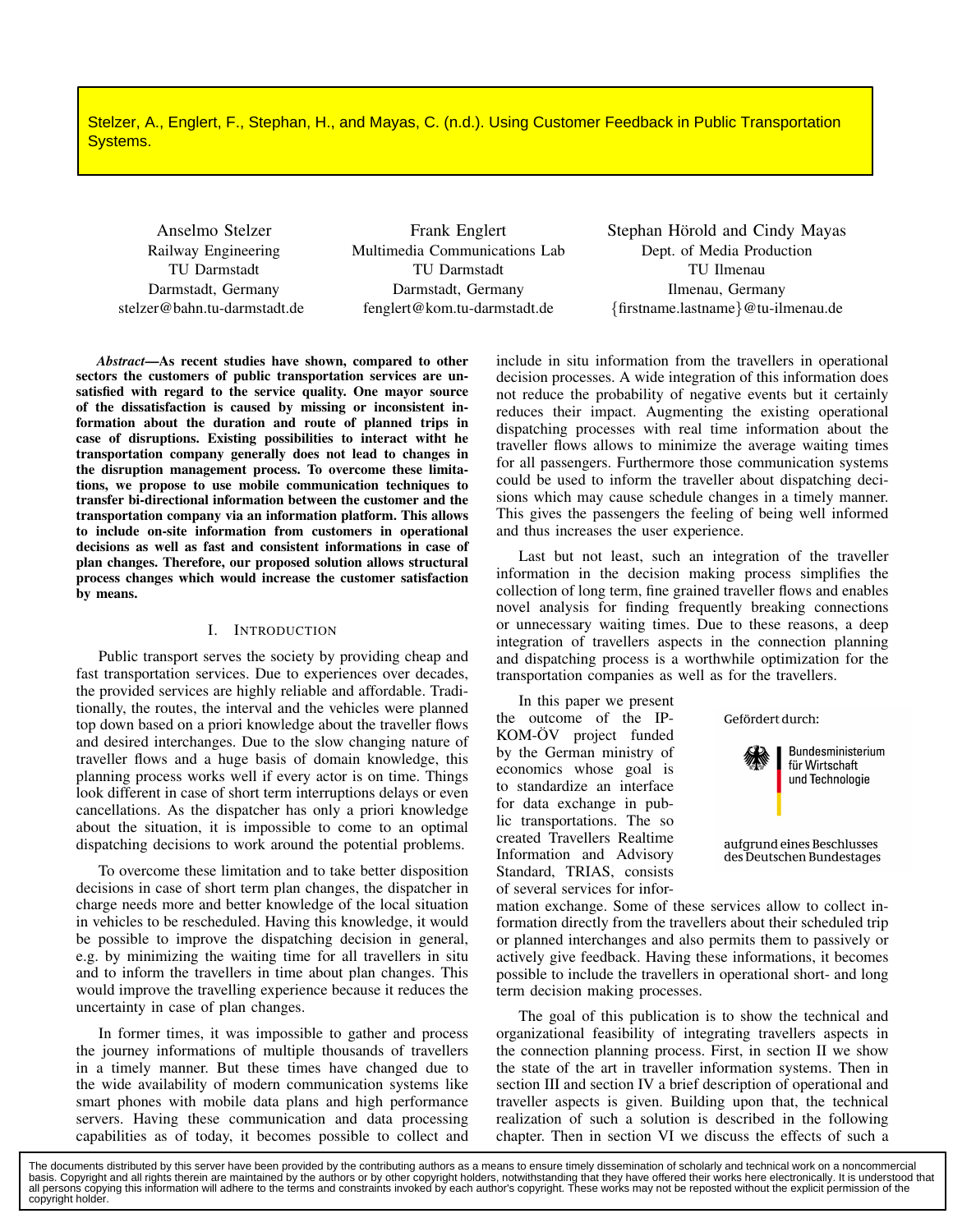process change and it's alternatives. Last but not least, this paper is concluded in section VII.

## II. RELATED WORK

Compared to other sectors, the satisfaction of public transportation travellers in Germany is low as a survey conducted by Grigoroudis [1] shows. As this problem is not limited to Germany, many researchers conducted studies about the service quality in the public transport sector.

A good overview over important influence factors is given by Suhl [2] who divided these factors in two categories: Either hard influence factors which are measurable by the dispatcher or soft factors which are not. According to Suhl, important hard influence factors include waiting times at stations, waiting times in trains, missed connections. On the other hand soft influence factors include tidiness of cars and stations security, good service, friendly staff, comfort of journey and quality of catering.

Thompson et al [3] shows that satisfaction essentially depends on the ease of use. This includes the means to transport relevant information to the transportation company. Today, means of communication are generally only person to person (on travel) or via phone, E-Mail and, quite new, social media.

Research in the area of public transport and social media is rather focused on services to connect travellers or provide entertainment for the traveller during the different phases of the trip [4]. Actual research concerning traveller feedback to the transportation company using social media is rare. Austin [5] mentions the problem of reacting on customer input via social media. Deutsche Bahn is using social media to communicate with its clients and also reacts on feedback of the clients [6]. However, this feedback can generally not be used to influence operations. Social media as well as traditional ways of communication does not allow to transmit structured information. Information cannot be easily evaluated.

Currently, the disruption management cares about timetable adjustment, rolling stock and crew rescheduling [7]. Customer information sometimes is indirectly integrated by staff reports and then displayed towards the dispatcher [8]. The notification of customers in a timely and consistent manner, is currently not a highly prioritized aspect in disruption recovery. Taking direct feedback of customers into consideration is not part of the process at all. Suhl [2] defines a customer oriented dispatching by taking the delays of travellers into consideration. However, the data is derived from models and simulation and not directly transmitted by the traveller. Currently, also the planning phase of disruption management does not consider data of direct customer feedback [9].

## III. OPERATIONAL ASPECTS

Public transport serves our society by transporting people and therefore this sector is heavily influenced by the travellers' needs. Vice versa many operational decisions directly influence the travellers. Especially the ad-hoc dispatching in case interruptions generally has a direct influence on them. However, direct feedback of the traveller is rarely used to improve the planning or operations of public transport. Therefore, in the



Fig. 1. Symbolic Architecture of Trias based traveller information systems.

next few paragraphs we will first discuss possible influence factors of the travellers on dispatching decisions. Then we give a brief overview of influence factors which are included in dispatching decisions today.

## *A. Planning*

In planning phase the transportation company or authority develops an offer of public transport possibilities respecting travel demands based on traffic models. With the help of customer feedback an offer can be adapted to come closer to the travellers' needs.

Customer feedback about travel chains and feedback related to interchange possibilities can give information about used travel chains and travel wishes. The transportation offer than can be improved on the basis of the collected information.

Today, the planning phase is generally based upon traffic models. The traffic models are sometimes enriched by data of ticket sales or counting of travellers. A direct integration of data sent directly from the customer is not known.

# *B. Dispatching*

The dispatching process is highly complex and most of the times a completely human decided process. Customer feedback can efficiently support the dispatcher in his decision which dispatching action to undertake.

*1) Dispatching Costs:* In case of disruptions or malfunctions dispatching actions need to be undertaken to return to normal operation and to lead the traveller to his destination. Most of the dispatching action will generate costs of some sort that the dispatcher has to take into account while choosing among his dispatching possibilities.

The usage of customer feedback give the opportunity to decide more accurate on appropriate dispatching actions and also enables to evaluate costs for them.

*2) Customer Satisfaction:* The customer satisfaction is one of the objectives the dispatcher has to achieve. Considering customer feedback for the dispatching strategy, the travellers' wishes are met more closely than discarding any feedback (or not knowing it at all). The customer's interest is further discussed in section IV.

Today, feedback about travellers is transmitted by accompanying staff who can give only approximate information about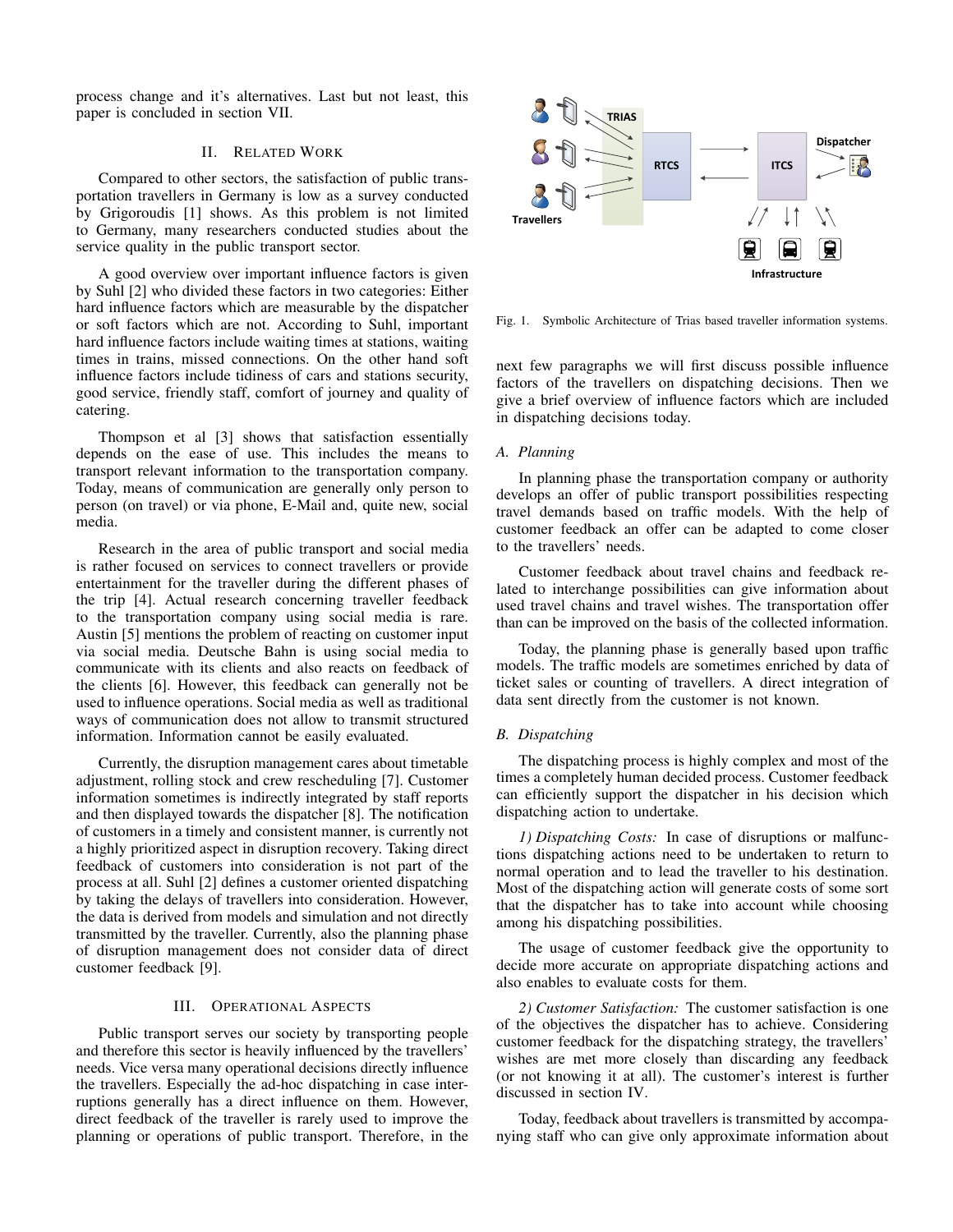interchangers or travel destinations. Whilst in far distance train travels, train staff often transmits the (approximate) information, it is either very unreliable or not existent in local transport where little or no staff is on the vehicles.

# *C. Transportation Authorities*

Transportation authorities often define not only the offer of public transport but also introduce quality specifications. Customer feedback can be used to measure the quality and to evaluate if the operations meet the quality specifications.

Here, customer feedback is helpful to evaluate quality standards. Until today evaluation exists in forms of questionnaires. A usage of structured electronic data directly sent back from the customer is not known.

# IV. TRAVELLER ASPECTS

The EN 13816 standard defines service quality through a customer and service provider view [10]. The customers satisfaction is closely related to service quality sought and perceived by the customer [10]. In regard to the integration of customer feedback into e.g. dispatching processes, especially the quality criteria information, time, customer care and comfort are affected [10].

- Information: Introducing a feedback function, which e.g. allows customers to communicate their actual or future journey, may result in a better information service, providing information for the individual journey.
- Time: Normally, using public transport is connected to reaching a specified location within a defined time. Being able to e.g. communicate a connection demand to secure a connection is critical to meet the defined arrival times. The opportunity of being involved into this process gives customers a feeling of security.
- Customer care: Providing some sort of feedback function for customers, may serve as a new and easy way to show that the customers well-being along the journey matters to the transportation company. Feeling integrated as an individual may influence the quality perceived, if the feedback is considered and an effect is recognized.
- Comfort: Being able to have some sort of control and the opportunity to communicate feedback, which is integrated into e.g. the dispatching process, will shorten the time the passenger is worrying about his or her journey, leaving him or her more time to relax. This may result in a better experience and perceived quality as well.

Previous studies and analysis in transportation and other application areas show, that customers want to give feedback for different reasons [11], [12], [13]. Besides having the opportunity to complain to someone about lack of quality, giving some sort of relief to the actual situation [14], customers often have a connection to their community, inspiring them to give feedback to enhance the community. FixMyCity [15] and FixMyTransport [16] are an example for such involvement. In addition to the customers needs for participation by giving and getting feedback, a study in public transport revealed three basic customer requirements on information [17]: reliability, intelligibility and consistency. In order to satisfy these needs, customer feedback can provide essential information to the transport companies. At the moment customer feedback in public transport is often received through service hotlines, service personal, emails or social networks. Providing public transport companies with insight into problems within their network. Using these information in a real-time decision process, is often not possible, as the data is provided in different forms and often lacks essential information. In some cases, service personal is able to forward these information in time and report back to the customer. From a customer point of view it is worthwhile to open new ways for these kind of feedback.

## V. TECHNICAL REALIZATION

Traditionally, the communication channel between the transportation company and the traveller is uni-directional which allows the transportation company to inform the traveller. But without in situ knowledge about each traveller, it is technically impossible to integrate the travellers' requirements in operational decisions. From a technical point of view, today, a bi-directional communication between both parties is possible due to the wide availability of mobile internet and handheld devices. This allows a pervasive integration of traveller feedback in taking operational decisions.

In this section, a brief description of the technical feasibility is given. First, we describe the technical standard to exchange the required data. Then we explain important services of the interface and finally we give an outlook how these informations could be used to increase the travel experiences.

# *A. Standardized Interfaces*

*1) Information Flow:* To effectively use information about the traveller in the dispatching process, or to inform the custom about dispatching decisions, relevant information must be collected at the source and transferred to the sink. Relevant information includes e.g. malfunctions of facilities and travel wishes reported by the customers but also delays or cancellations affecting the traveller.

This information flow, as shown in Figure 2, either happens from the customer to the transportation company or vice versa, each of which are totally separated processes that can exist one without the other. Nevertheless, information about dispatching decisions can depend on earlier reported customer information.

Relevant informations regarding travellers could be exchanged using commercially of the shelf available smart phones which communicate with dedicated servers operated by the transportation companies. A challenge is to transport the relevant information from one traveller to multiple dispatchers who could use this information to improve their dispatching decision. The traveller and the dispatchers might not have a direct communication link. Furthermore the traveller's privacy concerns must be taken into consideration.

*2) Interfaces:* To address some of the issues, the project IP-KOM-ÖV defined a standardized interface called TRIAS to transfer relevant information. As shown in Figure 1, this interface is used in conjunction with a Real Time Communication System (RTCS) which provides information services for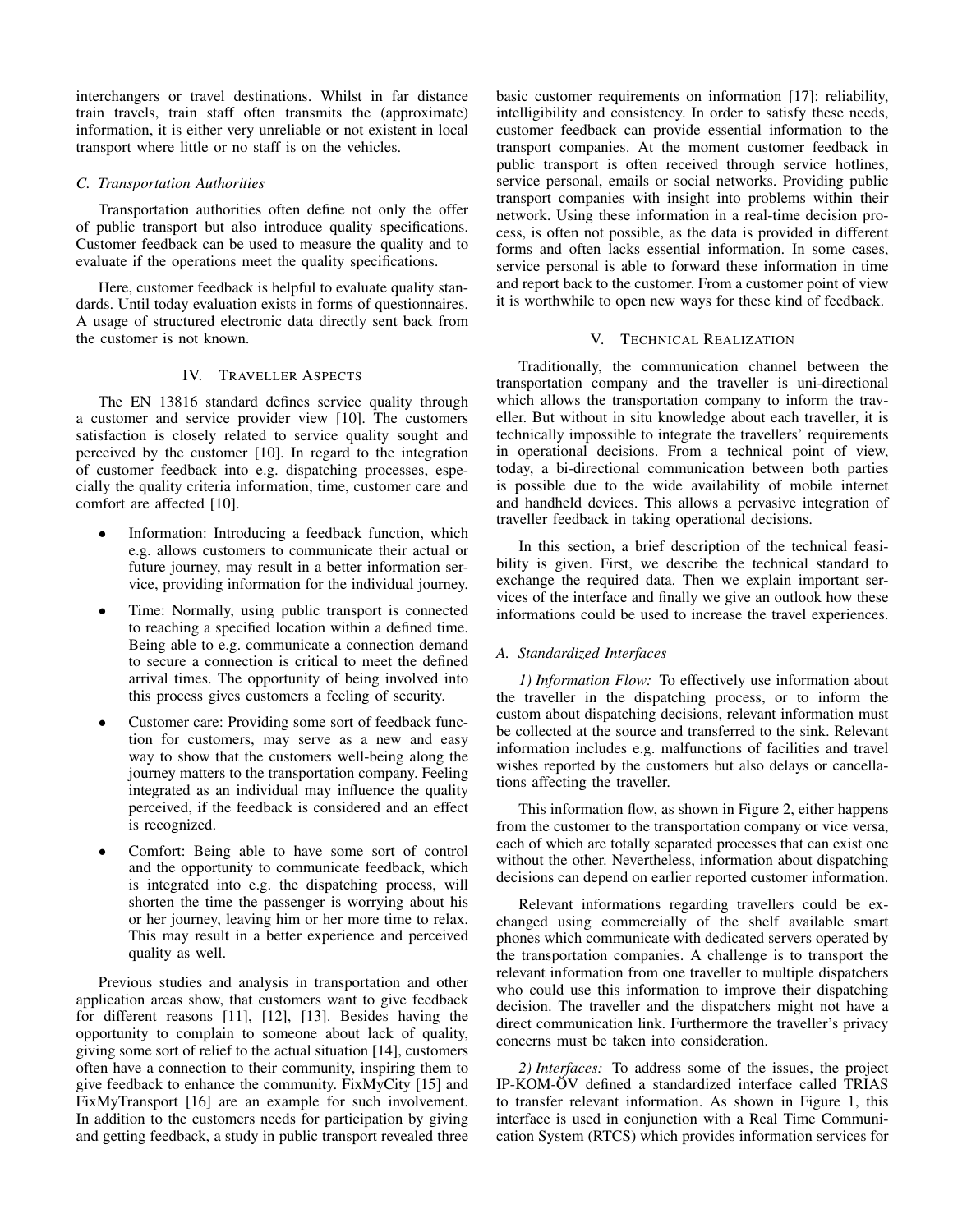

Fig. 2. Information Flow in TRIAS based information exchange systems

the travellers. This interface is mainly intended for travellers who want to be informed about their scheduled travel and the connections in between but it can be also used to inform the transportation company about the number and the route of their traveller flows.

The TRIAS interface consists of a modular set of services where each service has a well described interface. These services can be consumed either directly by the travellers mobile clients or by immediate systems which could provide additional services for its users.

The TRIAS interface fulfils all requirements to integrate travellers in operational decisions. This interface describes services to inform the dispatcher about the travellers exchange wishes and damages in operating transportation vehicles. Furthermore it allows informing the traveller about delays or cancellations. Namely, defined services which permit customer feedback are ConnectionDemand, ConnectionReport, FacilityStatusReport and TripMonitoring. A complete overview of all services can be found in [18]. The most relevant services for collecting customer feedback are shown in Figure 2.

# *B. Services*

*1) ConnectionDemand:* This service is used by the traveller to request a future connection at a certain interchange point. To do so, each traveller's (handheld) terminal sends a message for each interchange on a route to be taken. With help of this service, better estimations of the passenger flow could be given to the dispatcher.

*2) FacilityStatusReport:* Using this service, the travellers could give feedback to the transportation company about the state of their facilities. This service is useful to collect e.g. damage reports given by passengers in a structured way. Having such a service, damages or defects could be reported in a standardized and structured way which could reduce the response times to fix the issues.

*3) TripMonitoring:* By subscribing to notifications related to their trip, the travellers could be informed about delays or interruptions as soon as possible. Furthermore, the transportation company could use these subscriptions to estimate the number of travellers on arbitrary routes. Similar to the connection demand service, this information could be used to estimate the passenger flow.

*4) ConnectionReport:* By using the Connection Report service, the passengers could report whether a (historical) interchange was successful or not. This information is worthwhile for the transportation company to perform offline reports about frequently breaking interchanges.

#### *C. Usage of Customer Feedback*

With feedback from customers, specific data about the usage of public transport can be collected. This data can be used to improve or create models about traffic demands or cost models to evaluate dispatching actions.

*1) Traffic Models:* To improve dispatching quality, the dispatcher requires information about the number of travellers and their travel destinations including an interchange behaviour. A mean to obtain this information is the creation of traffic models. Especially in local transport, source data to create and refine these models is rare. The TripMonitoring service and the connections services can be used to create and improve models. Based on the models the dispatching quality can be improved. Possibilities to use these services for traffic models have also been addressed in [19, chapter 5].

*2) Cost Models:* With the help of data collected with the ConnectionDemand service a transportation company is able to compute possible cost of a connection break. A first input is the amount of connection wishes, thus interchangers. The usage of such numbers is not new [2], nevertheless the way of retrieving it is.

Having reliable information about interchangers a transportation company can put a value on a connection. A simple way would be using the amount of interchangers. However, using this approach, connections within highly frequented networks such as commuter transportation systems, where a traveller can easily catch the next vehicle, would be of equal value to those on far distant trains, where a broken connection can lead to several hours of delay. That is why a more complex evaluation method is needed.

The travel chain of interchangers in not generally known. Nevertheless, also the travel chain can be transmitted by the customer using the TripMonitoring service. Two cases can be distinguished: a) The travel chain is known and b) The travel chain is unknown. In the first case, for each interchanger an alternative route can be calculated [20] and the difference of waiting  $\Delta t_w$  and travel times  $\Delta t_t$  can be detected. In the second case an equivalent train has to be found for which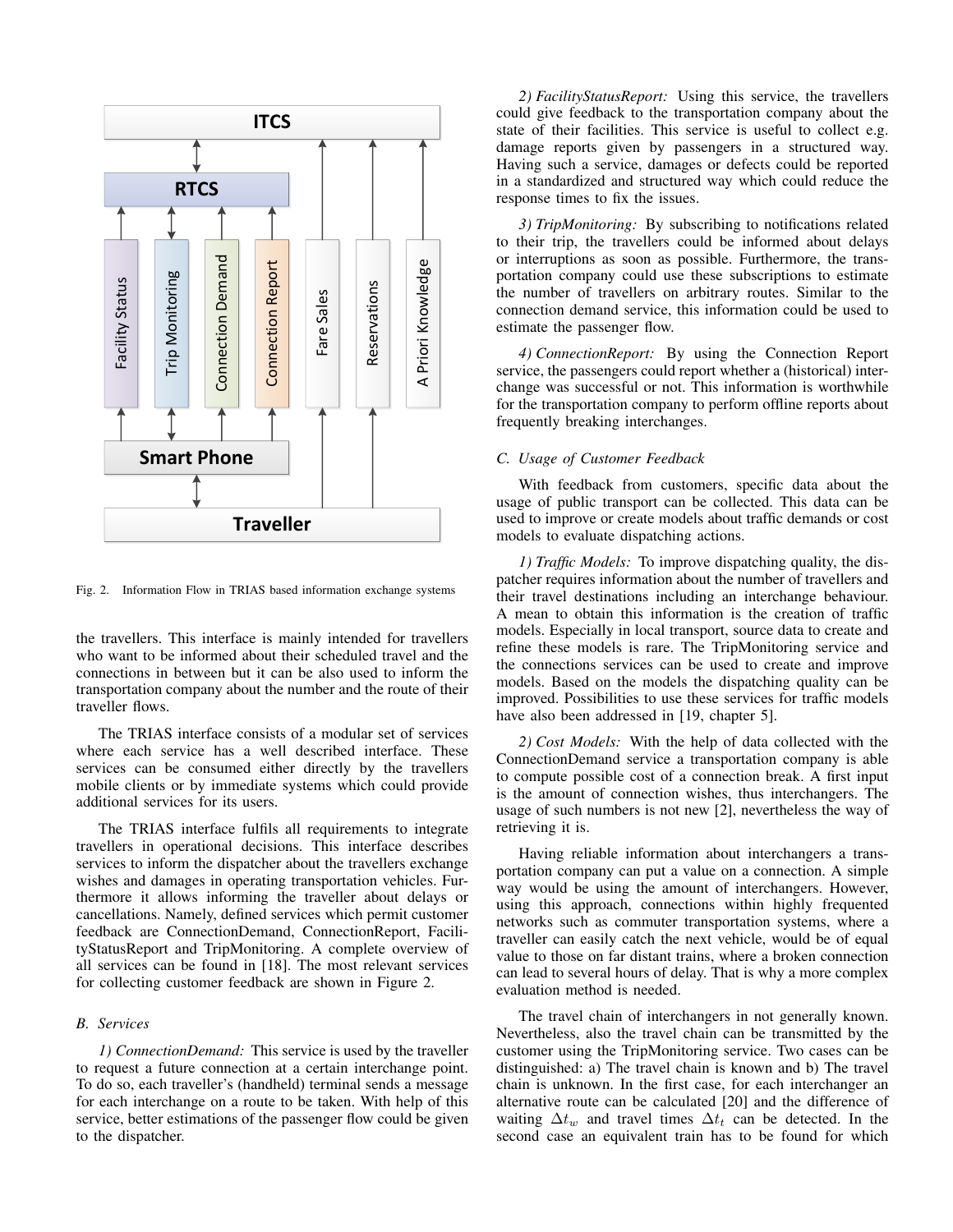we assume the interchange will wait  $\Delta t_w$ . The perception of waiting time is not linear [2], [21].

Be  $n$  the number of interchangers for a specific connection. The variable  $k_i \coloneqq 0, 1$  defines if the travel chain is known for customer  $i$ . The customer related cost value  $c$  to the connection can then be calculated as follows:

$$
c = \sum_{i=0}^{n} k_i \cdot (\Delta t_{wi} + \Delta t_{ti}) + (n - \sum_{i=0}^{n} k_i) \cdot \Delta t_w
$$

A transportation company can now compute the effect of a broken connection by summing up the specific and general waiting times. Generally all approaches to connection dispatching need information about the interchangers. The collected data can thus be the basis for more sophisticated models as for example presented in [22].

In addition to that European laws grant a reimbursement for the traveller if the total travel time is prolonged [23]. From delay of 60 minutes 25 % of the ticket price can be reimbursed, from 120 minutes 50 %. Be  $p_a$  the average price of a ticket for travellers with unknown tickets. Be  $f$  the factor for calculating the potential reimbursement cost.

$$
f = \begin{cases} 0, & \text{if } \Delta t_w + \Delta t_t < 60min \\ 0.25, & \text{if } 60min \le \Delta t_w + \Delta t_t < 120min \\ 0.5, & \text{if } \Delta t_w + \Delta t_t \ge 120min \end{cases}
$$

For the travellers whose tickets and their prices  $p_i$  are known, the cost can be individually calculated, and a sum for the unknown ticket prices can be added estimating the delay by again using an equivalent train as reference.

$$
d = \sum_{i=0}^{n} k_i \cdot f_i \cdot p_i + (n - \sum_{i=0}^{n} k_i) \cdot f \cdot p_a
$$

*3) Quality Measurement of Dispatching Actions:* A very new approach is to ask the customer for a feedback about a dispatching action that has already been taken. Of course, the feedback has no effect for the dispatching action already taken, but can be used for the dispatcher to reflect his action and measure the quality. Also, the dispatcher can learn about the effectiveness of his actions and improve them in the future.

With the help of the service ConnectionReport it is possible to give feedback about whether a (dispatched) interchange could be reached and used by a traveller. The traveller reports if he reached a connection or not. The connection can be planned or unplanned. It is up to the transportation company to draw conclusions about the information delivered by the traveller.

A ratio  $r$  can be determined of the amount of travellers  $s$ who reach their connection and those who do not  $(f)$  (for the same connection):

$$
r = \frac{f}{s}
$$

A good value of  $r$  has to be evaluated in a real environment taking into account that more travellers might report a failed connection out of anger than those who reach it as negative feedback is more likely formulated [12].

Also the feedback in this context can be used to improve the planning of connections (section III-A) as it delivers information about the connection usage and success. Waiting times can be adjusted unused connections can be withdrawn and even new (unplanned) connections can be discovered if people use it frequently.

*4) Dispatching Fault Repair Using Customer Feedback:* The feedback of customers can also be used to improve the dispatching process. Using the service FacilityStatusReport the customer can give feedback about problems and damages of vehicles or infrastructure.

With the help of customers damages and malfunctions can be detected faster than by staff only. Approaches of customer integration exist in a way, that for example numbers are provided on ticket machines which can be called in case of malfunction. Using standardized interfaces improves the quality of the customer feedback and also reduces the barrier of reporting problems, assuming proper and easy to use applications exist.

Damages that affect more travellers will be reported more often than those that have little affect. On the amount of feedback messages for a specific component or vehicle the dispatcher can prioritize the repair of affected parts. Again, the feedback alone is not a sufficient value to prioritize. The criticality of a damage also has to be taken into consideration. This can be done by assigning factors  $a_d$  to a damage type. A prioritization for a maintenance can be easily calculated as follows where  $i$  is the amount of identical reports:

$$
p = i \cdot a_d
$$

## VI. DISCUSSION

The idea of interacting electronically with the customer is not new. However, existing approaches are mainly focused on social media, e.g. [6]. Also, the focus is less on improving the operations than on the satisfaction the customer and offer an additional communication channel for him. Partially, information relevant for the operation is posted through social media channels. The information is generally unstructured, though. Furthermore the communication partner is generally not the dispatcher but a special social media team which is specialized in interacting with the customer through social media channels. Thus, the information exchanged cannot be automatically processed and will probably also not reach the dispatcher at all. This makes it impossible to use here gathered information to improve dispatching processes.

The new standard TRIAS in contrast offers possibilities to transfer information in a structured way such that IT systems of transportation companies are able to process the information automatized and present it to the dispatcher in a way it is useful for the dispatching decision.

In contrast to proprietary solutions, the TRIAS standard is universally usable. The usage of proprietary approaches, even structured data collection, will limit the application and usage of data to the distributor of the proprietary solution. Especially in intercompany or intermodal travels the usage of proprietary data is not possible beyond company borders. TRIAS prevents isolated applications that restrict the collected data to be used beyond the companies' borders. It enables the